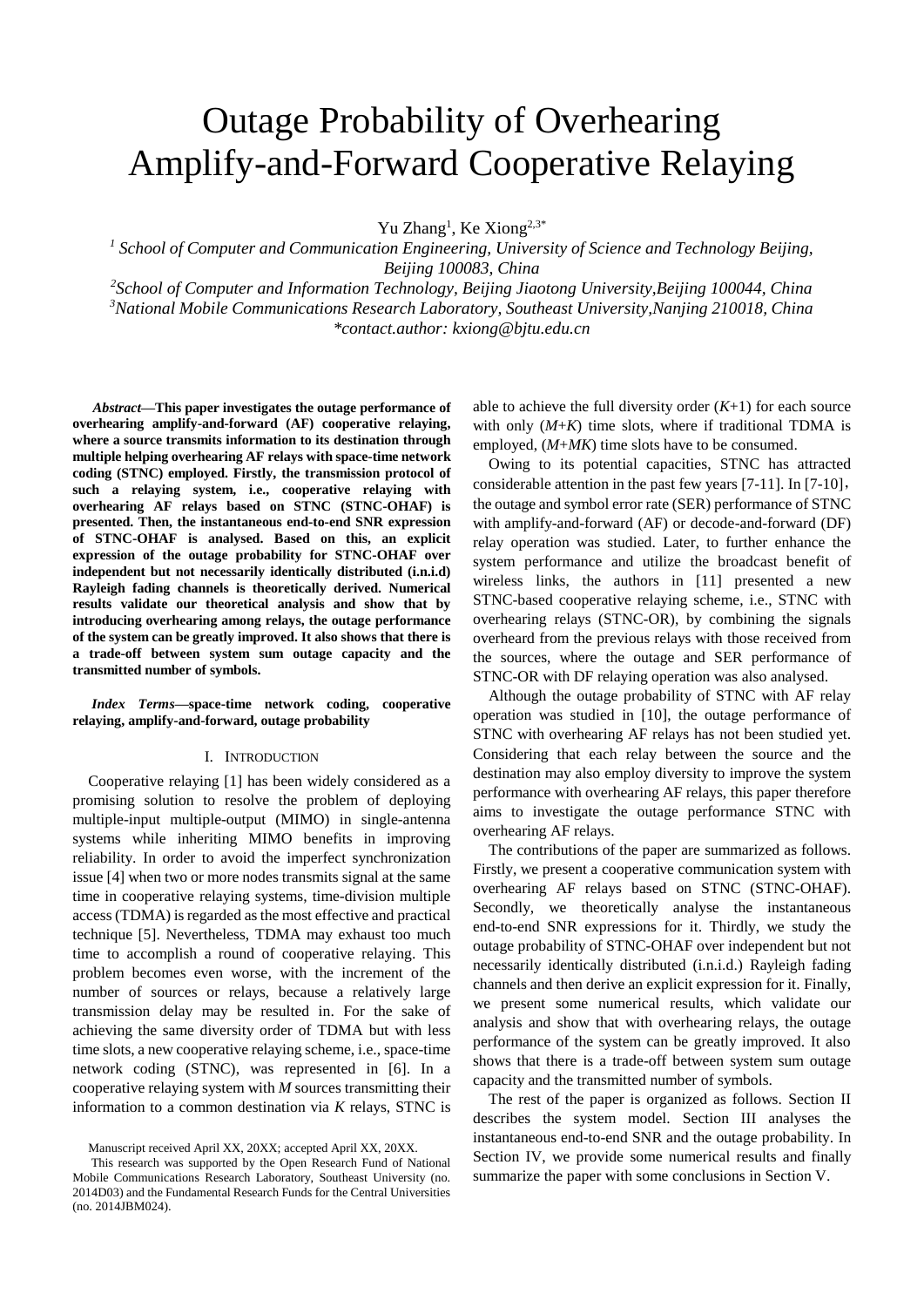## II. SYSTEM MODEL

Consider a cooperative communication system, as shown in Figure 1, which consists of one source, *K* relays and one destination. The source, the *r*-th relay and the destination are denoted as S,  $R_r$  and D, respectively, where  $r=1, 2, ..., K$ . S wants to transmit its information to D with the help of the *K* relays. For a more general consideration, we assume that the direct link between S and D exists in the system. Half-duplex mode is employed so that each node cannot transmit and receive signals at the same time.



Fig.1. System model of STNC-OHAF, where the dotted arrows represent the overhearing links among the relays.

To facilitate the cooperative relaying transmission from S to D in such a system for each time period *T*, *T* is divided into a certain amount of time slots with equal-interval *t*. In both STNC-AF and STNC-OHAF, *T* is divided into (*M*+*K*) slots, where the first *M* time slots are assigned to the source phase and used for the source to broadcast its *M* symbols one by one to the *K* relays and D, and the rest *K* time slots are assigned to the relay phase and used for the *K* relays to forward their received signals to D one by one in a TDMA manner. Specifically, in the relay phase of STNC-AF, R*<sup>r</sup>* generates a linearly coded signal with its received signals from S and then amplify and forward the coded signal to D, while in STNC-OHAF, R*<sup>r</sup>* generates the linearly coded signal not only with the signals transmitted from S but also with the signals overheard from the previous relay  $R_i$ , where  $i=1, 2, ..., r-1$ .

The transmitted symbol in the *m*-th time slot from S is  $x_m$ . where *m=*1, 2, ..., *M*. All channels are modelled as *i.n.i.d*. quasi-static narrow-band Rayleigh fading channels with additive white Gaussian noise (AWGN). That is, the channel coefficients can be treated as constants over each transmission time period *T* and independently change between two consecutive time periods. If a receiver receives at least two copies of the same transmitted signal from either the relays or the source, the receiver can combine them with maximum-ratio- combining (MRC) method to obtain a better performance.

Let  $h_{u,v}$  represent the channel coefficient between terminals  $u$  and  $v$ , where  $v$  is the receiver (relays and the destination) and *u* is the transmitter (source and relays). Therefore,  $h_{u,v}$  is modelled as complex circular symmetric Gaussian random variables (RV) with mean equal to zero, i.e.,  $h_{u,v} \sim \mathcal{CN}(0, \sigma_{u,v}^2)$ . Thus,  $|h_{u,v}|^2$  is an exponentially distributed

random variable with a parameter  $\lambda_{u,v} = 1/\sigma_{u,v}^2$ . The zero-mean and  $N_0$ -variance AWGN at receiver  $\nu$  over link  $\mu$  $\rightarrow$ *v* is denoted by  $n_{u,v}$ , where  $n_{u,v} \sim \mathcal{CN}(0, N_0)$ .  $\gamma_{u,v}$  and  $\Gamma_{u,v}$ are used to denote the received SNR at *v* over the direct link *u*  $\rightarrow$ *v* between the two adjacent nodes and the total received SNR by using MRC method at *v* over all possible paths from *u* to *v* (signals from the source *u* and other relays *r*,  $r \le v$ ), respectively. The RV  $\gamma_{u,v} = P_u | h_{u,v} |^2 / N_0$ , is exponentially distributed with parameter  $\zeta_{u,v} = 1/\overline{\gamma}_{u,v}$ .  $\overline{\gamma}_{u,v} = P_u \sigma_{u,v}^2/N_0$  is the mean of  $\gamma_{u,v}$  and  $P_u$  is the power used by terminal *u*.

## III. PERFORMANCE ANALYSIS

In this section, we shall analyse the instantaneous end-to-end SNR and then derive the outage probability for STNC-OHAF.

# *A. Instantaneous end-to-end SNR Analysis*

In *m-th* time slot  $t_m$  (1≤*m*≤*M*), S broadcasts the signal  $P_s x_m c_m$ , where  $\sqrt{P_s}$  is the average transmit power at S and  $c_m$  is the spreading code associated with  $x_m$ . With the perfect orthogonal assumption,  $\langle c_m, c_m \rangle = 1$  and  $\langle c_m, c_n \rangle = 0$ , where *m* $\neq$ *n*. Therefore, there is no interference between  $x_m$  and  $x_n$  if a matched-filter is adopted at the receiver to decode  $x_m$ . The received signal at R<sub>*r*</sub> is  $y_{m,r} = \sqrt{P_s} h_{s,r} x_m c_m + n_{s,r}$ .

For convenience, we define  $\varphi_{s,r} \Box \sqrt{P_s h_{s,r}} / N_{s,r}$ , which is the ratio of the conjugate of the signal component coefficient to the noise power and can be regarded as the MRC coefficient. Therefore  $y_{m,r}$  can be expressed as

$$
y_{m,r} = N_{s,r} \varphi_{s,r} x_m c_m + n_{s,r} . \qquad (1)
$$

In this case, after the source phase,  $R_1$  receives  $M$  signals from S and then generates a linearly combined signal, which can be expressed by

$$
y_1^{(c)} = \sum_{m=1}^M \varphi_{s,1}(N_{s,1}\varphi_{s,1}x_m c_m + n_{s,1}) \,. \tag{2}
$$

Then,  $R_1$  amplifies the coded symbol with an amplifier factor  $\alpha_1$  and forwards  $X_1 = \alpha_1 y_1^{(c)}$  to D.  $\alpha_1$  is chosen such that the average power used by  $R_1$  is equal to  $P_1$ , which is a predetermined desired value of power. The average transmit

power of relay R<sub>1</sub> is  
\n
$$
P_1 = \mathbb{E}[|X_1|^2] = \alpha_1^2 \sum_{m=1}^M ((N_{s,1} | \varphi_{s,1}|^2)^2 + \mathbb{E}[| \varphi_{s,1} n_{s,1}|^2])
$$
\n
$$
= \alpha_1^2 \sum_{m=1}^M ((\underbrace{N_{s,1} | \varphi_{s,1}|^2}_{A_1})^2 + (\underbrace{N_{s,1} | \varphi_{s,1}|^2}_{A_1}))
$$
\n
$$
= \alpha_1^2 \sum_{m=1}^M (|A_1|^2 + A_1) = \alpha_1^2 M (|A_1|^2 + A_1)
$$
\n(3)

where  $\mathbb{E}[\Box]$  denotes the expectation operator. Thus, it can be deduced that  $\alpha_1 = \sqrt{P_1}/\sqrt{M(|A_1|^2 + A_1)}$ .

For R*<sup>r</sup>* (*r*=2, ..., *K*), due the broadcast nature, at the end of time slot  $t_{m+r-1}$ , it not only received the *M* transmitted signals from S but also collected the transmitted signal  $X_i$  from  $R_i$ , where  $i=1, 2, \ldots, r-1$ . For example, the collected signal at  $R_r$ 

from R<sub>1</sub> can be given by  
\n
$$
y_{1,r} = h_{1,r} X_1 + n_{1,r} = h_{1,r} \alpha_1 \sum_{m=1}^{M} \varphi_{s,1} (N_{s,1} \varphi_{s,1} x_m c_m + n_{s,1}) + n_{1,r}
$$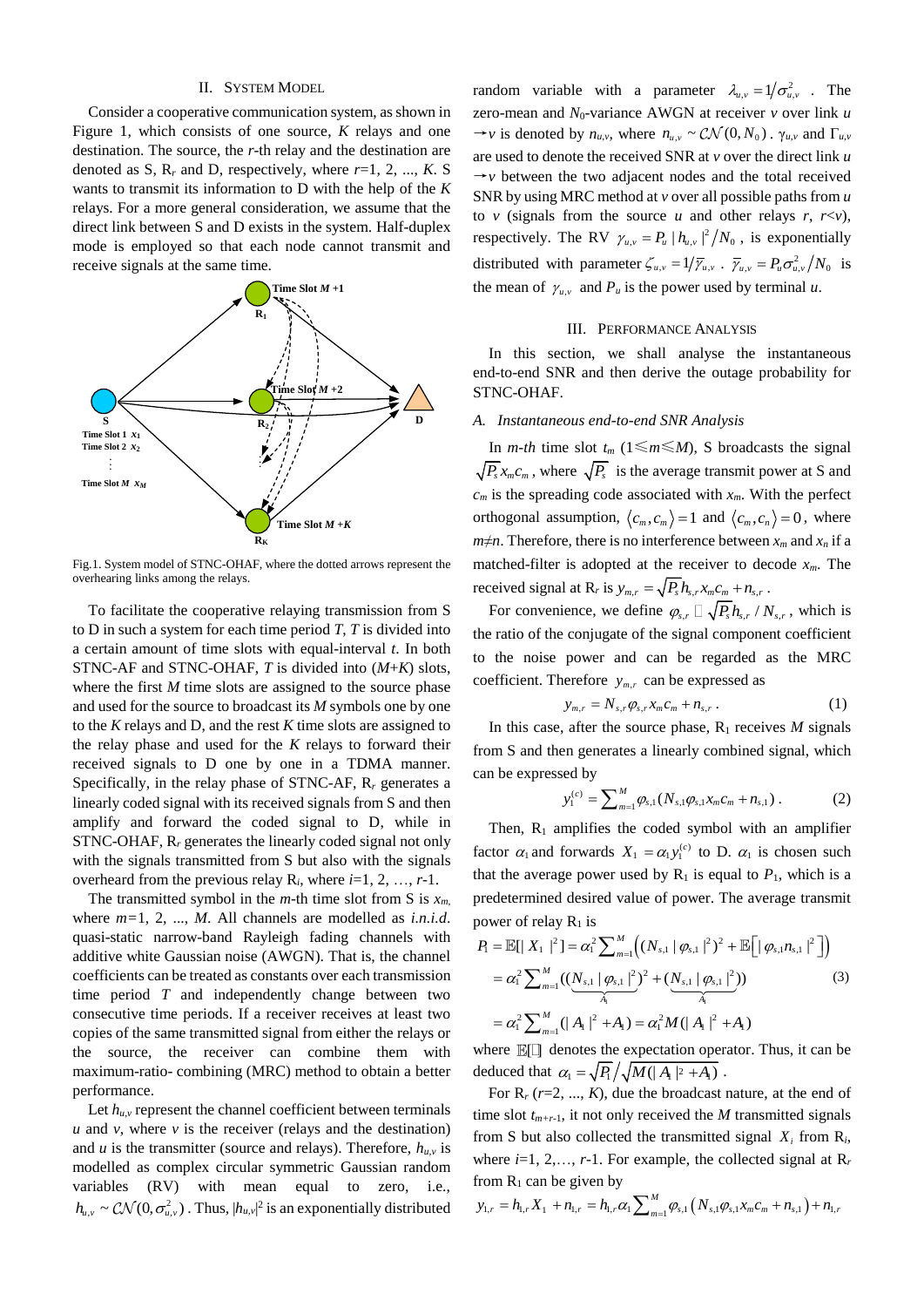$$
= \sum_{m=1}^{M} \chi_{1,r} \varphi_{1,r} x_m c_m + \eta_{1,r} \text{, for } r=2, ..., K. \tag{4}
$$

where  $\eta_{1,r} = n_{1,r} + M h_{1,r} \alpha_1 \varphi_{s,1} n_{s,1}$  which is the total received noise signal at R<sub>r</sub> from R<sub>1</sub>.  $\varphi_{1,r} = h_{1,r} \alpha_1 A_1 / \chi_{1,r}$ , where noise signal at  $R_r$  from  $R_1$ .  $\varphi_{1,r} = h_{1,r} \alpha_1 A_1 / \chi_{1,r}$ , where  $\chi_{1,r} = \mathbb{E}[|\eta_{1,r}|^2] = N_{1,r} + M |h_{1,r}|^2 \alpha_1^2 |\varphi_{s,1}|^2 N_{s,1}$ . Therefore, at the end of time slot *tm+r-*1, R*<sup>r</sup>* collects *r* signal copies associated with  $x_m$ , the first copy is received in the time slot  $t_m$  from S, i.e.,  $y_{m,r}$  and the *k*-th ( $2 \le k \le r$ ) copy is in the time slot  $t_{M+k-1}$ from  $R_{k-1}$ , which can be extracted from  $y_{k-1,r}$  by  $\left(y_{k-1,r}, c_m\right)$ and the extracted signal copy associated with  $x_m$  is  $y_{k-1,r}^{(m)} = \chi_{k-1,r} \varphi_{k-1,r} x_m + \langle \eta_{k-1,r}, c_m \rangle$ .

Then, R*<sup>r</sup>* processes each copy by multiplying a MRC coefficient with it and then combines the *r* processed signal copies for *xm* as

sopies for  $x_m$  as  $y_r^{(m)} = \varphi_{s,r}(N_{s,r}\varphi_{s,r}x_m c_m + n_{s,r}) + \sum_{i=1}^{r-1} \varphi_{i,r}(\eta_{i,r} + \chi_{i,r}\varphi_{i,r}x_m c_m)$ es for  $x_m$  as<br>=  $\varphi_{s,r}(N_{s,r}\varphi_{s,r}x_m c_m + n_{s,r}) + \sum_{i=1}^{r-1} \varphi_{i,r}(\eta_{i,r} + \chi_{i,r}\varphi_{i,r}x_m c_m)$ . (5) After this, in the time slot  $t_{m+r}$ ,  $R_r$  generates a linearly coded signal  $y_r^{(c)}$  with the *M* combined signals of  $x_1, x_2, ..., x_M$  as  $(c)$   $\sum$ <sup>M</sup>  $\binom{m}{k}$ 1  $c)$   $\sum$ <sup>*M*</sup>  $\sqrt{m}$  $y_r^{(c)} = \sum_{m=1}^{M} y_r^{(m)}$  and amplifies it with a factor  $\alpha_r$ , producing a newly transmitted symbol  $X_r = \alpha_r y_r^{(c)}$ , where  $\alpha_r = \sqrt{P_r} / \sqrt{M(|A_r|^2 + A_r)}$ ,  $A_r = N_{s,r} |\varphi_{s,r}|^2 + \sum_{i=1}^{r-1} \chi_{i,r} |\varphi_{i,r}|^2$  $= N_{s,r} | \varphi_{s,r} |^2 + \sum_{i=1}^{r-1} \chi_{i,r} | \varphi_{i,r} |^2$ . Then,  $R_r$  broadcast  $X_r$  to D and all its succeeding relay  $R_j$  $(j=r+1, ..., K)$ . Thus, the received signals at  $R_j$  can be given by (6), where  $\varphi_{r,j}$  and  $P_r$  can be seen in (7) and (8).

Similarly, at the end of  $T$ , D collects  $K+1$  signal copies associated with  $x_m$  from S and the *K* relays. Also, with the

similar signal extraction operation as shown in (5), the total  
received signal of 
$$
x_m
$$
 can be given by  

$$
y_d^{(m)} = (N_{s,d} | \varphi_{s,d} |^2 + \sum_{r=1}^K \chi_{r,d} | \varphi_{r,d} |^2) x_m c_m + (\varphi_{s,d} n_{s,d} + \sum_{r=1}^K \varphi_{r,d} \eta_{r,d})
$$

$$
T_d
$$
(9)

**Lemma 1.** The accurate approximate instantaneous end-to -end SNR associated with *x<sup>m</sup>* at the D of STNC-OHAF is

$$
\Gamma_{s,d}^{(m)} \approx \gamma_{s,d} + \frac{1}{M} \sum_{r=1}^{K} \frac{A_r \gamma_{r,d}}{A_r + \gamma_{r,d} + 1},
$$
 (10)

where  
\n
$$
M_{r=1}^{r-1} \lambda_r + \gamma_{r,d} + 1
$$
\n
$$
A_r = N_{s,r} | \varphi_{s,r} |^2 + \sum_{i=1}^{r-1} \chi_{i,r} | \varphi_{i,r} |^2 = \gamma_{s,r} + \frac{1}{M} \sum_{i=1}^{r-1} \frac{A_i \gamma_{i,r}}{A_i + \gamma_{i,r} + 1},
$$
\nand

 $\gamma_{u,v} = p_u \mid h_{u,v} \mid^2 / N_{u,v}$ ,  $(u=s,1,...,K; v=u+1,...,K,d)$ , which is the instantaneous SNR for the channel from terminal *u* to *v*.

**Proof:** Since  $\mathbb{E}[|\eta_d|^2] \approx N_{s,d} |\varphi_{s,d}|^2 + \sum_{r=1}^K \chi_{r,d} |\varphi_{r,d}|^2$ . according to (9), the instantaneous end-to-end SNR associated with  $x_m$  can be given by

$$
\Gamma_{s,d}^{(m)} = \frac{A_d^2}{\mathbb{E}[|\eta_d|^2]} \approx N_{s,d} |\varphi_{s,d}|^2 + \sum_{r=1}^K \chi_{r,d} |\varphi_{r,d}|^2.
$$

Further, it can be deduced that  
\n
$$
N_{s,d} | \varphi_{s,d} |^2 = N_{s,d} (\sqrt{P_s} h_{s,d} / N_{s,d})^2 = P_s | h_{s,d} |^2 / N_{s,d} = \gamma_{s,d}.
$$
\nFor R<sub>1</sub>, we have that  
\n
$$
\chi_{s,d} | \varphi_{s,d} |^2 = \frac{(h_{1,d} \alpha_1 N_{s,1} | \varphi_{s,1} |^2)^2}{\sqrt{P_s} \sqrt{P_s} \sqrt{P_s} \sqrt{P_s} \sqrt{P_s} \sqrt{P_s} \sqrt{P_s} \sqrt{P_s} \sqrt{P_s} \sqrt{P_s} \sqrt{P_s} \sqrt{P_s} \sqrt{P_s} \sqrt{P_s} \sqrt{P_s} \sqrt{P_s} \sqrt{P_s} \sqrt{P_s} \sqrt{P_s} \sqrt{P_s} \sqrt{P_s} \sqrt{P_s} \sqrt{P_s} \sqrt{P_s} \sqrt{P_s} \sqrt{P_s} \sqrt{P_s} \sqrt{P_s} \sqrt{P_s} \sqrt{P_s} \sqrt{P_s} \sqrt{P_s} \sqrt{P_s} \sqrt{P_s} \sqrt{P_s} \sqrt{P_s} \sqrt{P_s} \sqrt{P_s} \sqrt{P_s} \sqrt{P_s} \sqrt{P_s} \sqrt{P_s} \sqrt{P_s} \sqrt{P_s} \sqrt{P_s} \sqrt{P_s} \sqrt{P_s} \sqrt{P_s} \sqrt{P_s} \sqrt{P_s} \sqrt{P_s} \sqrt{P_s} \sqrt{P_s} \sqrt{P_s} \sqrt{P_s} \sqrt{P_s} \sqrt{P_s} \sqrt{P_s} \sqrt{P_s} \sqrt{P_s} \sqrt{P_s} \sqrt{P_s} \sqrt{P_s} \sqrt{P_s} \sqrt{P_s} \sqrt{P_s} \sqrt{P_s} \sqrt{P_s} \sqrt{P_s} \sqrt{P_s} \sqrt{P_s} \sqrt{P_s} \sqrt{P_s} \sqrt{P_s} \sqrt{P_s} \sqrt{P_s} \sqrt{P_s} \sqrt{P_s} \sqrt{P_s} \sqrt{P_s} \sqrt{P_s} \sqrt{P_s} \sqrt{P_s} \sqrt{P_s} \sqrt{P_s} \sqrt{P_s} \sqrt{P_s} \sqrt{P_s} \sqrt{P_s} \sqrt{P_s} \sqrt{P_s} \sqrt{P_s} \sqrt{P_s} \sqrt{P_s} \sqrt{P_s} \sqrt{P_s} \sqrt{P_s} \sqrt{P_s} \sqrt{P_s} \sqrt{P_s} \sqrt{P_s} \
$$

For R<sub>1</sub>, we have that  
\n
$$
\chi_{1,d} | \varphi_{1,d} |^{2} = \frac{(h_{1,d} \alpha_1 N_{s,1} | \varphi_{s,1} |^{2})^{2}}{M | h_{1,d} |^{2} \alpha_1^{2} | \varphi_{s,1} |^{2} N_{s,1} + N_{1,d}}
$$

$$
= \frac{N_{s,1} |\varphi_{s,1}|^{2} |h_{1,d} |^{2} |\varphi_{s,1}|^{2} p_{1} N_{s,1}}{M |h_{1,d} |^{2} p_{1} |\varphi_{s,1}|^{2} N_{s,1} + N_{1,d}MN_{s,1} |\varphi_{s,1}|^{2} (N_{s,1} |\varphi_{s,1}|^{2} + 1)}
$$
\n
$$
= \frac{N_{s,1} |\varphi_{s,1}|^{2} |h_{1,d} |^{2} p_{1} / N_{1,d}}{M |h_{1,d} |^{2} p_{1} / N_{1,d} + M(N_{s,1} |\varphi_{s,1}|^{2} + 1)} = \frac{1}{M} \frac{A_{1} \gamma_{1,d}}{A_{1} + \gamma_{1,d} + 1}.
$$
\nFor R<sub>r</sub> (r=2, ..., K), we have that\n
$$
\chi_{r,d} |\varphi_{r,d} |^{2} = \chi_{r,d} (\alpha_{r} A_{r} h_{r,d} / \chi_{r,d})^{2} = \alpha_{r}^{2} A_{r}^{2} |h_{r,d} |^{2} / \chi_{r,d}
$$
\n
$$
= \frac{(A_{r} + 1)\alpha_{r}^{2} A_{r}^{2} |h_{r,d} |^{2}}{|h_{r,d} |^{2} p_{r} + (A_{r} + 1)N_{r,d}} = \frac{1}{M} \frac{A_{r} |h_{r,d} |^{2} p_{r} / N_{r,d}}{|h_{r,d} |^{2} p_{r} / N_{r,d} + A_{r} + 1}
$$
\n
$$
= \frac{1}{M} \frac{A_{r} \gamma_{r,d}}{A_{r} + \gamma_{r,d} + 1}.
$$
 Thus, Lemma 1 is proved.

#### *B. Outage Probability Analysis*

**Theorem 1.** The outage probability  $P_{\text{out}}$  of STNC-OHAF

can be approximated by  
\n
$$
P_{out} \approx \left[ (K+1)! \right]^{-1} \left( 2^{(M+K)R} - 1 \right)^{K+1} \zeta_{s,d} \left( \zeta_{1,d} + \zeta_{s,1} \right) \prod_{r=2}^{K} \zeta_{r,d} . (11)
$$
\n**Proof:** Let R be the required transmission rate of S. It is

assumed that if  $\mathcal{I}_{s,d} = \log_2(1 + \Gamma_{s,d}^{(m)})/(M+K) < R$ , the outage event occurs. Thus,

 $(\Gamma_{s,d}^{(m)} = \gamma)$  $(M+K)$ outage event occurs. Thus,<br>  $P_{\text{out}} = \mathbb{P}[\mathcal{I}_{s,d} < R] = \mathbb{P}[\Gamma_{s,d}^{(m)} < 2^{(M+K)R} - 1] = \int_0^{2^{(M+K)R} - 1} \mathbb{F}(\Gamma_{s,d}^{(m)} = \gamma) d\gamma$  $+K)R$  11  $\int^{2^{(M+K)R}-}$ ge event occurs. Thus,<br>=  $\mathbb{P}[\mathcal{I}_{s,d} < R] = \mathbb{P}[\Gamma_{s,d}^{(m)} < 2^{(M+K)R} - 1] = \int_0^{2^{(M+K)R} - 1} \mathbb{F}(\Gamma_{s,d}^{(m)} = \gamma) d\gamma$ where  $\mathbb{F}(\mathbb{D})$  and  $\mathbb{P}[\mathbb{C}]$  denote the probability density function (PDF) and the cumulative distribution function (CDF) respectively. By using the method developed in [10],  $P_{\text{out}}$  can be approximated by the first term of  $\Gamma_{s,d}^{(m)}/\Gamma$  's MacLaurin series, where  $\Gamma$  denotes the average SNR.

$$
P_{\text{out}} \approx \frac{\left(2^{(M+K)R}-1\right)^{K+1}}{(K+1)!} \frac{\partial^K \mathbb{F}\left(\Gamma_{s,d}^{(m)}=\gamma\right)}{\partial \gamma^K}(0).
$$

By some algebraic manipulations and the Lemma 2 in [10], Theorem 1 is proved.

## IV. RESULTS AND DISCUSSION

In this section, we present some numerical results to discuss the performance of the proposed STNC-OHAF. For comparison, the performance of STNC-AF in [10] and traditional pure TDMA with overhearing relays (TDMA-OH) are also simulated.

In the numerical experiments, a network model as shown in Figure 1 is considered. We assume the unit noise variance, i.e.,  $N_0=1$ , and the normalized time period, i.e.,  $T=1$ . Perfect orthogonal spreading codes are used, and  $P_s = P_t$  $= P_{tot} / (K + M)$ , where  $P_{tot}$  is the total available power of the system. With these assumptions, the performance is expected to be the same for all *x<sup>m</sup>* and therefore the performance associated with *x*<sup>1</sup> can be presented as representative to compare discuss the outage performances of different schemes in terms of outage probabilities. Moreover, we define the average system SNR=P/*N*<sup>0</sup> and the values of  $\sigma_{u,v}^2$  are randomly selected within [0.1, 25]. Note that these parameter settings will not change in our following numerical examples and simulations unless otherwise specified.

Figure 2 plots the outage probability of the three schemes versus the transmit SNR. Firstly, it can be seen that the numerical results of STNC-OHAF match the simulation ones well, especially in the high SNR region, which demonstrated